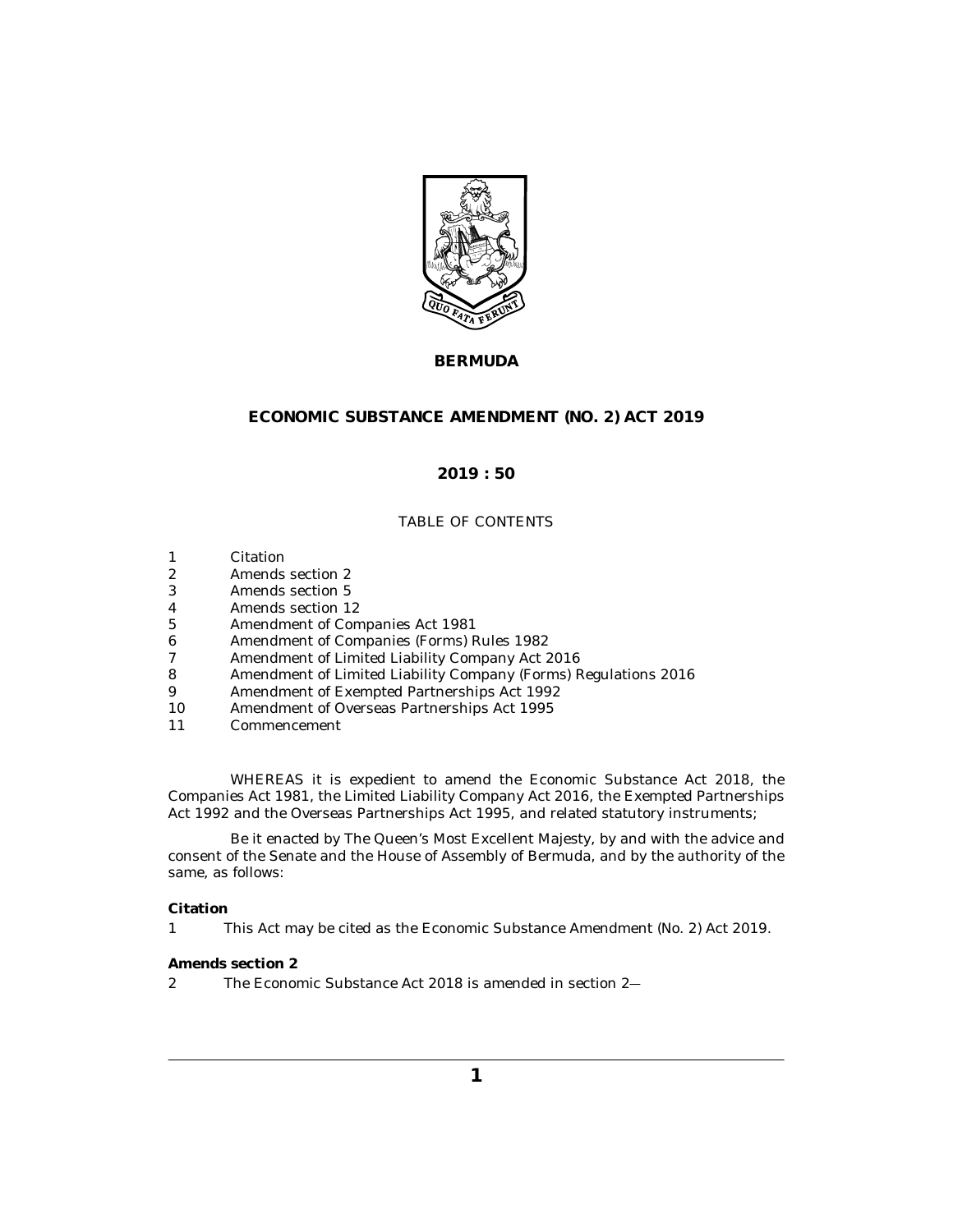- <span id="page-1-0"></span>(a) by inserting the following definitions in the appropriate alphabetical order—
	- " "Group" has the meaning given in the International Cooperation (Tax Information Exchange Agreements) Country-by-Country Reporting Regulations 2017;
	- "MNE Group" means any Group that includes two or more enterprises for which the tax residence is in different jurisdictions or includes an enterprise that is resident for tax purposes in one jurisdiction and is subject to tax with respect to the business carried out through a permanent establishment in another jurisdiction;";
- (b) in the definition of "holding entity", by deleting the words "may include" and substituting the word "means";
- by repealing and replacing the definition of "local company" as follows― (c)
	- " "local company" means a company to which the requirements of Part I of the Third Schedule to the Companies Act 1981 applies, which carries on business only in Bermuda, and which is not a part of an MNE Group;";
- by repealing and replacing the definition of "local LLC" as follows― (d)
	- " "local LLC" means a limited liability company to which the requirements of section 11 of the Limited Liability Company Act 2016 applies, which carries on business only in Bermuda, and which is not a part of an MNE Group;";
- (e) in the definition of "relevant activity"—
	- (i) in paragraph (d), by inserting after the word "financing" the words "and leasing";
	- by repealing paragraph (e). (ii)

**Amends section 5**

The Economic Substance Act 2018 is amended in section 5(1) by deleting the words "in the prescribed form", and substituting the words "in such form as the Registrar may determine". 3

**Amends section 12**

The Economic Substance Act 2018 is amended in section 12(2), by deleting the word "Minister" where it first appears, and substituting the word "Registrar". 4

#### **Amendment of Companies Act 1981**

5 (1) The Companies Act 1981 is amended in section 2 by inserting in the appropriate alphabetical order the following―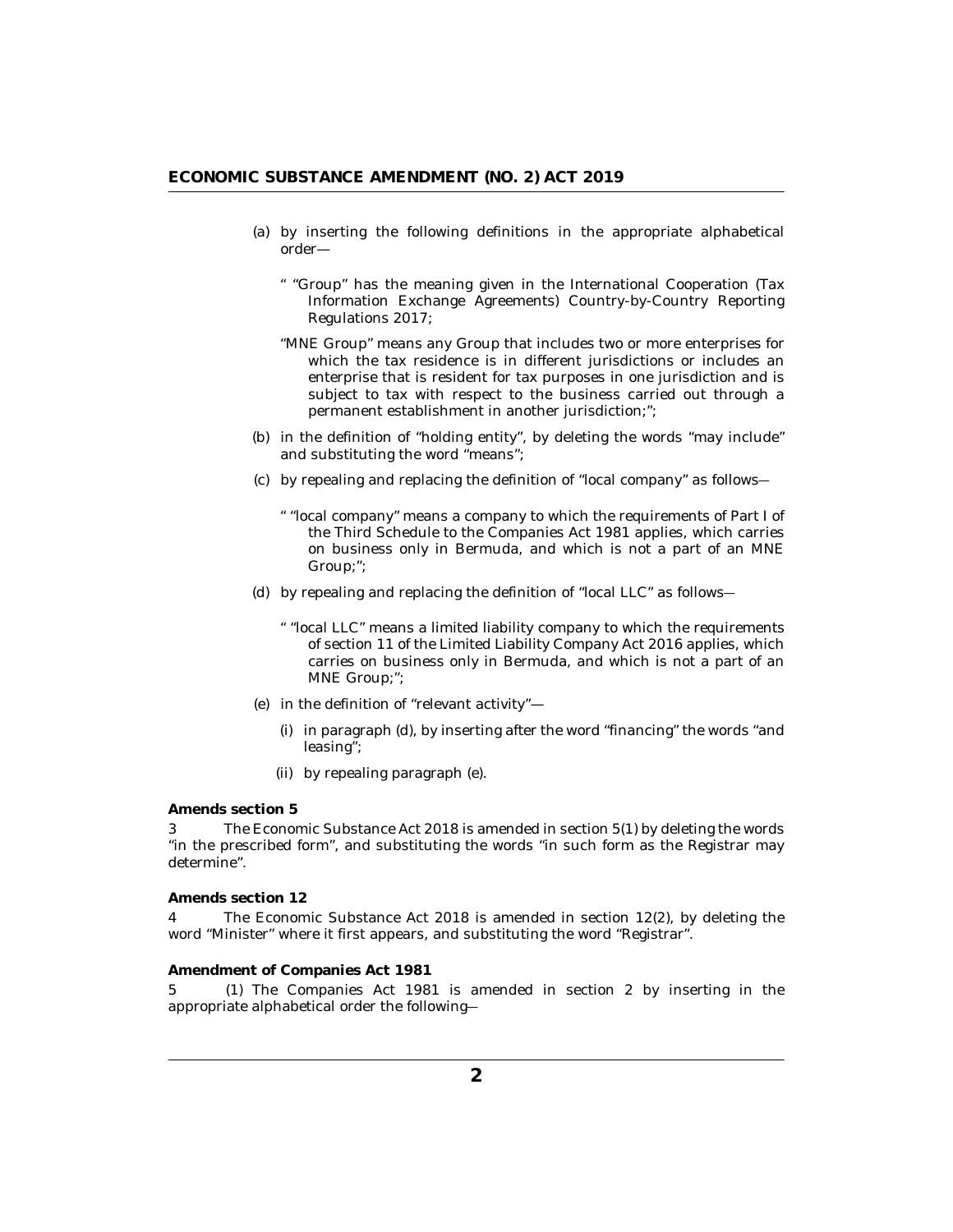" "relevant activity" has the meaning given in section 2 of the Economic Substance Act 2018.".

<span id="page-2-0"></span>The Companies Act 1981 is amended by inserting after section 5 the following― (2)

**"Information regarding economic substance**

Every company to which this Act applies shall provide to the Registrar on its application for incorporation or registration (in such form as the Registrar may determine) information as to whether or not the company proposes to carry on a relevant activity, and the type of relevant activity proposed to be carried on by the company." 5A

(3) The Companies Act 1981 is amended in section  $117(3)(a)$  by inserting after subparagraph (iv) the following—

> "(v) a statement of whether or not the company is carrying on a relevant activity, and the type of relevant activity carried on by the company; and".

 $(4)$  The Companies Act 1981 is amended in section 131 $(1)(a)$  by inserting after subparagraph (i) the following—

> "(ia) stating whether or not the company is carrying on a relevant activity, and the type of relevant activity carried on by the company; and".

(5) The Companies Act 1981 is amended in section 135 by inserting after subsection (2) the following—

Every permit company shall at the time of paying its annual fee also "(2A) file with the Registrar a statement of whether or not the company is carrying on a relevant activity, and the type of relevant activity carried on by the permit company."

**Amendment of Companies (Forms) Rules 1982**

6 (1) The Companies (Forms) Rules 1982 are amended in the Schedule, in Form No. 1 by inserting after paragraph 11 the following—

> "12. State whether or not the company proposes to carry on or undertake a relevant activity as such term is defined in the Economic Substance Act 2018, and state the type of relevant activity proposed to be carried on or undertaken by the company."

The Companies (Forms) Rules 1982 are amended in the Schedule, in Form No. (2) 14 by inserting after paragraph 9b the following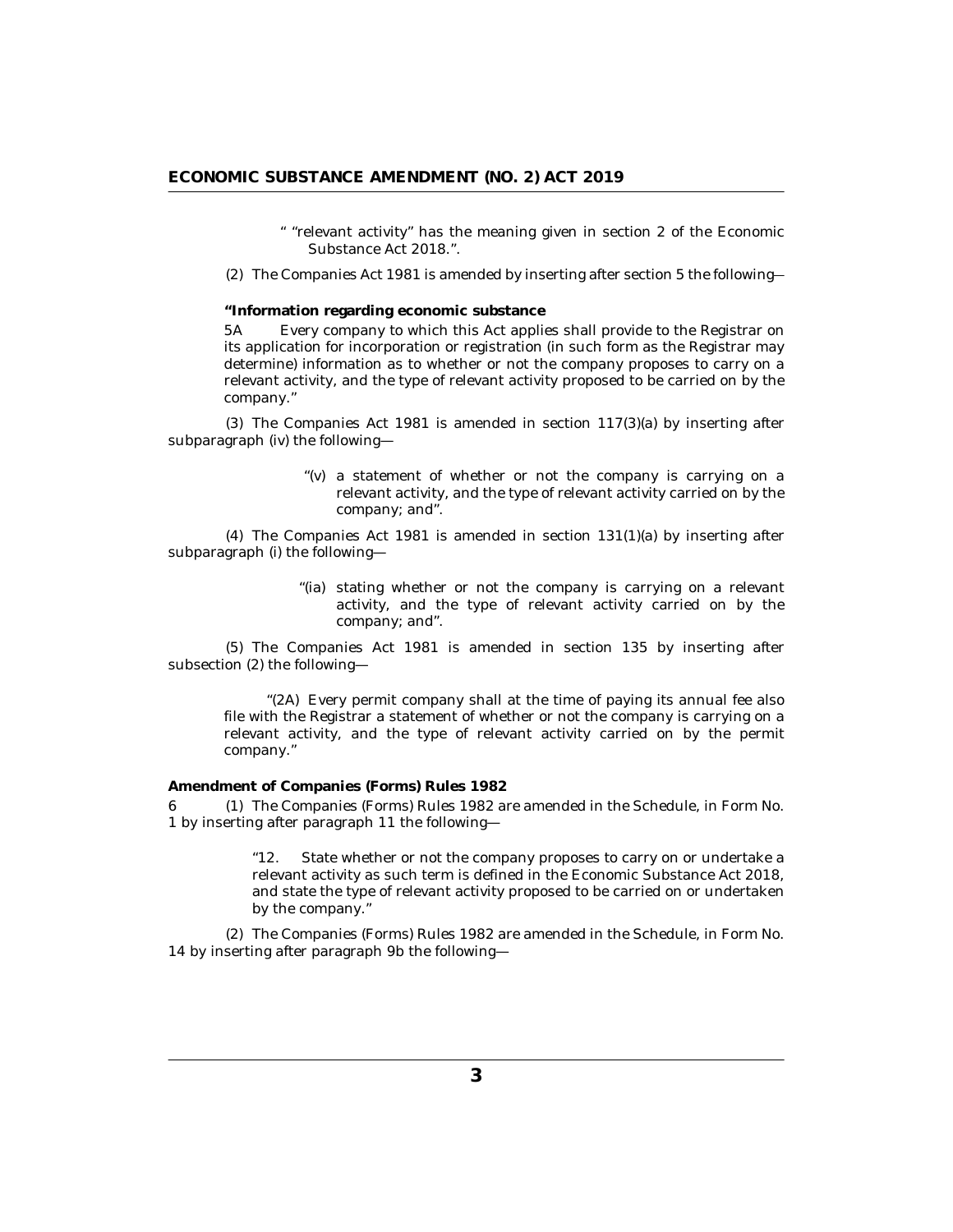"10 Particulars of any relevant activity (as such term is defined in the Economic Substance Act 2018) which is carried on or undertaken by the Company."

<span id="page-3-0"></span>The Companies (Forms) Rules 1982 are amended in the Schedule, in Form No. (3) 15 by inserting after paragraph 7 the following—

> "7A Particulars of any relevant activity (as such term is defined in the Economic Substance Act 2018) which the Company carries on or proposes to carry on."

**Amendment of Limited Liability Company Act 2016**

7 (1) The Limited Liability Company Act 2016 is amended in section 2 by inserting in the appropriate alphabetical order the following―

> " "relevant activity" has the meaning given in section 2 of the Economic Substance Act 2018."

 $(2)$  The Limited Liability Company Act 2016 is amended in section  $17(4)(a)$  by inserting "and" at the end of subparagraph (iv), and by inserting after that subparagraph the following―

> "(v) a statement of whether or not the local LLC is carrying on a relevant activity, and the type of relevant activity carried on by the local LLC:".

The Limited Liability Company Act 2016 is amended in section 30 by inserting (3) after subsection (1)(d) the following—

> "and shall be accompanied by a statement of whether or not the limited liability company proposes to carry on a relevant activity, and the type of relevant activity it proposes to carry on."

The Limited Liability Company Act 2016 is amended in section 254(1) by (4) inserting after the word "company" where it last appears "and stating whether or not the limited liability company is carrying on a relevant activity, and the type of relevant activity carried on by the limited liability company".

**Amendment of Limited Liability Company (Forms) Regulations 2016**

The Limited Liability Company (Forms) Regulations 2016 are amended in the Schedule in Form 6 by inserting after the Table the following― 8

> "State whether or not the limited liability company proposes to carry on or undertake a relevant activity as such term is defined in the Economic Substance Act 2018 and state the type of relevant activity proposed to be carried on or undertaken by the limited liability company."